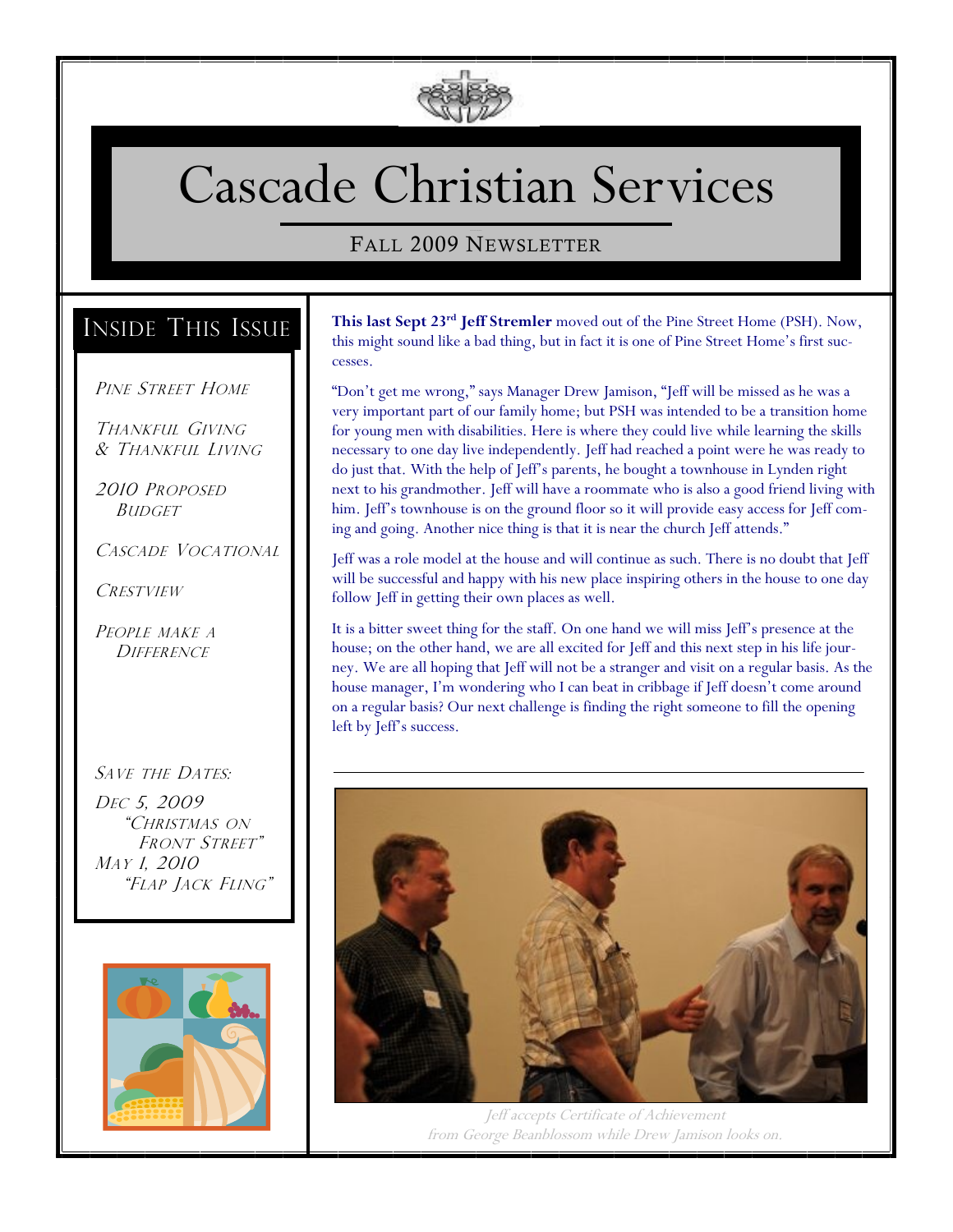CASCADE CHRISTIAN SERVICES

# THANKFUL GIVING  $\chi$ THANKFUL LIVING

Ord

At the annual donor and staff appreciation dinner on Nov 10<sup>th</sup>, Jeanne Damoff, author of "Parting the Waters," was introduced as the featured speaker by community committee member, Marilyn Stremler. Marilyn told the diners the story told by Jeanne in her book paralleled the Stremler family's. Both mothers had to face struggles they never anticipated, but through which they found the power of community. Jeanne's son was in a near drowning accident, while Jeff Stremler was in a horse riding accident. For these families in their tragedies God worked through people, churches, businesses, and organizations to provide comfort and support. Jeanne admonished, "Make your needs known to the body of Christ and your community. We aren't meant to carry heavy burdens by ourselves. Entering into your tragedy may be an important part of God's plan for someone else, too."

As some of the CCS community came together on Nov 10th they received unexpected blessings when Jeff was presented with an achievement award for moving from our Pine Street adult home into his own duplex. Jeff is an inspiration, not to mention a comedian who had the room laughing.

Thank you to the entire CCS community for providing support, friendship and inspiration!

> The Stremler Family invites you to Jeff's open house Sunday, Nov 29<sup>th</sup> 3PM-5PM 987 Aaron Drive, #106, Lynden Jeff will be giving tours!



# 2010 PROPOSED BUDGET

| inary Income/Expense<br>Income                             |             |
|------------------------------------------------------------|-------------|
| HHC                                                        | 67,974      |
| <b>PSH</b>                                                 | 102,104     |
| <b>CCH</b>                                                 | 724,593     |
| <b>CSL</b>                                                 | 612,994     |
| <b>CVH</b>                                                 | 489,772     |
| <b>VOCATIONAL - REHAB</b>                                  | 600,000     |
| <b>VOCATIONAL - JANITORIAL</b>                             | 792,771     |
| <b>GARDENS</b>                                             | 1,860       |
| <b>ART CENTER</b>                                          | 0           |
| <b>FUND RAISING</b>                                        | 50,000      |
| <b>Total Income</b>                                        | \$3,442,068 |
| Expense                                                    |             |
| SALARIES/BENEFITS                                          |             |
| DIRECT SERVICE STAFF-RESIDENTIAL                           | 1,378,607   |
| DIRECT SERVICE STAFF-PSH & HHC                             | 173,729     |
| <b>VOCATIONAL STAFF</b>                                    | 944,998     |
| <b>GARDENS STAFF</b>                                       | 0           |
| ART CENTER STAFF                                           | 0           |
| AGENCY-ADMINISTRATIVE STAFF<br><b>OPERATIONAL EXPENSES</b> | 233,238     |
| HHC                                                        | 7,140       |
| <b>PSH</b>                                                 | 48,581      |
| <b>CCH</b>                                                 | 135,465     |
| <b>CSL</b>                                                 | 97,132      |
| <b>CVH</b>                                                 | 104,375     |
| <b>VOCATIONAL - REHAB</b>                                  | 123,186     |
| <b>VOCATIONAL - JANITORIAL</b>                             | 154,747     |
| <b>FUNDRAISING</b>                                         | 8,325       |
| <b>GARDENS</b>                                             | 0           |
| <b>ART CENTER</b>                                          | 0           |
|                                                            |             |
| Agency Maintenance Fund                                    | 25,243      |
| <b>CSL Generator</b>                                       | 7,300       |
| <b>Total Expense</b>                                       | \$3,442,068 |
|                                                            |             |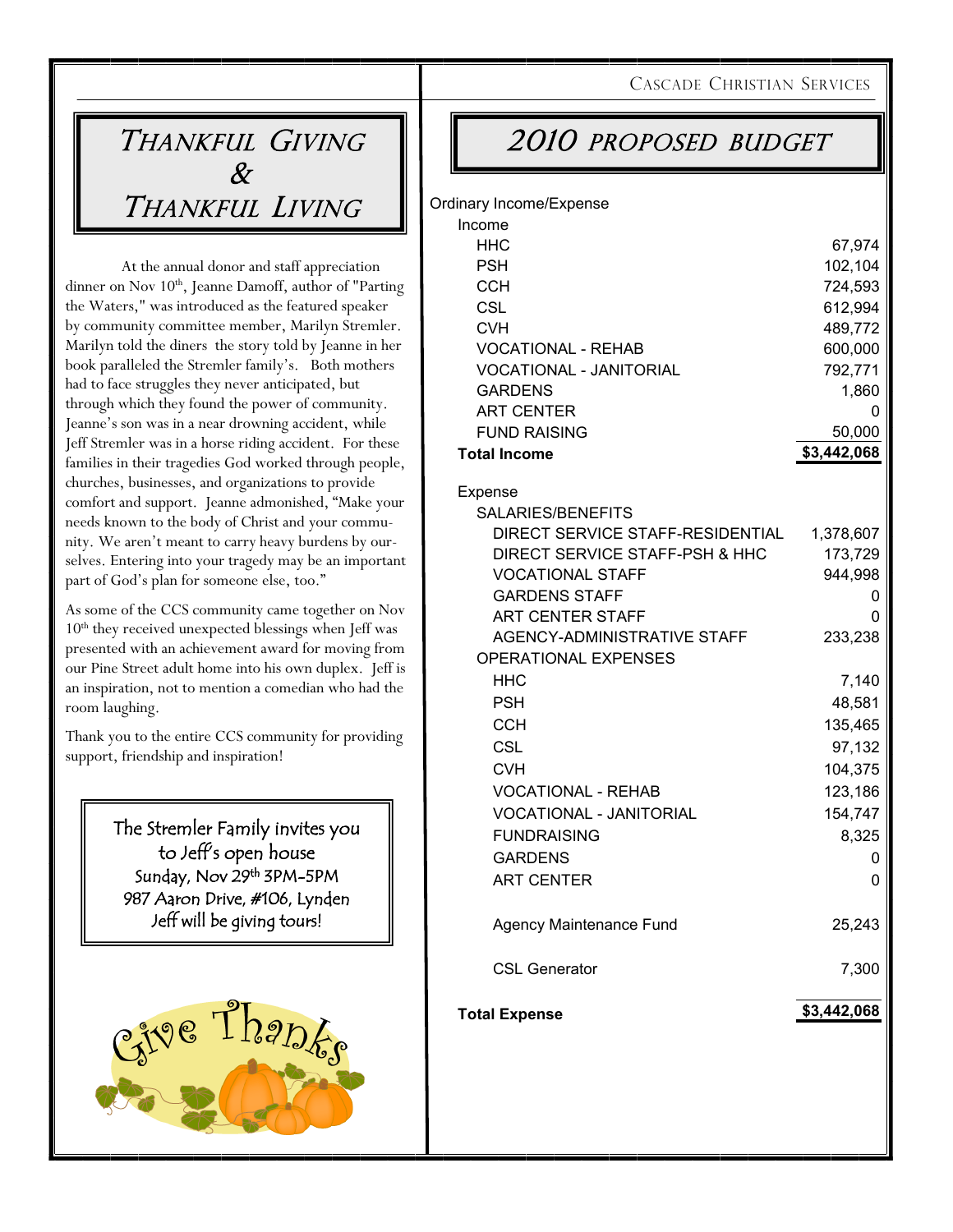CASCADE CHRISTIAN SERVICES

### CRESTVIEW PROGRAM DIRECTOR PORTFOLIO



Lisa Lloyd

I am very excited to be a part of the team at Cascade Christian Services as of mid-August. I was so impressed with the feedback I had gotten while researching the agency. This is an invigorating opportunity I have been given as the program director at Crestview to be proactive in our efforts to provide quality services to our clients. I look forward to my future here at the Crestview Home.

Born and reared in an Idaho farming community I graduated from Moscow High School in 1983. After receiving my B.A. in psychology from the University of Montana, I worked several years as a counselor at State Hospital North psychiatric hospital specializing in the treatment of dual diagnosis individuals.

In 2000 I started my career in long term care as a social worker, but it was not long before I decided to become a nursing home administrator. I completed the administrator-in-training program and became a nursing home administrator. I truly enjoyed the challenges and re-

wards of working in long term care. During that time I developed a behavior unit within my nursing home to serve geriatric individuals with development disabilities. We were one of the very few nursing homes in the state to serve DD clients.

I served as a board member for Idaho Hospice and Clearwater Valley Hospital.

Then in July 2008 I retired as a nursing home administrator to take on the honor of caring for my ailing mother until she went to heaven in November, 2008.

I am blessed with a wonderful husband Mark; and our son, Michael, with his wife, Stephanie, have given us two beautiful grandchildren, Kaycee (5) and Landon (3), who live in Idaho. Mark and I moved to Mount Vernon in April this year after having visited his family here over the years and falling in love with the area. We decided this would be a great place to live.

Aside from working I enjoy attending church and most anything to do with the outdoors such as hiking, camping and rafting. At home I like decorating, sewing, and gardening. But I treasure my family and our time together.

### CRESTVIEW RESIDENTS

Crestview Home residents visited a local pumpkin patch. Samantha Wicklund, resident of Crestview, found herself in the middle of the pumpkin patch knee deep in mud picking pumpkins. Samantha's laughter and joy radiated for miles. She decorated her pumpkin just in time for Crestview's Halloween party.

Samantha has been at home here since 1997. Her parents, Jay and Gloria Wicklund, are so very proud of their daughter and involved with her everyday life. The Wicklunds invite the Crestview group to their home every summer for

barbeques and boat rides. Now, that is something all of our residents and staff look forward to every year! Crestview is pleased to be able to support Samantha with her goals and achievements.



Ann Argyle participated in the Special Olympics Bowing Tournament on November 1<sup>st</sup>.

We are excited to report that Ann received a silver metal at the bowling tournament. Her parents, Doug and Judy



Argyle, along with a staff member, Javier Salinas, were there to celebrate Ann's victory.

Bowling has been a passion of Ann's for a long time. Watch out Special Olympics Bowling because Ann has more enthusiasm than ever to reach higher goals in bowling. We are proud of Ann's accomplishments.